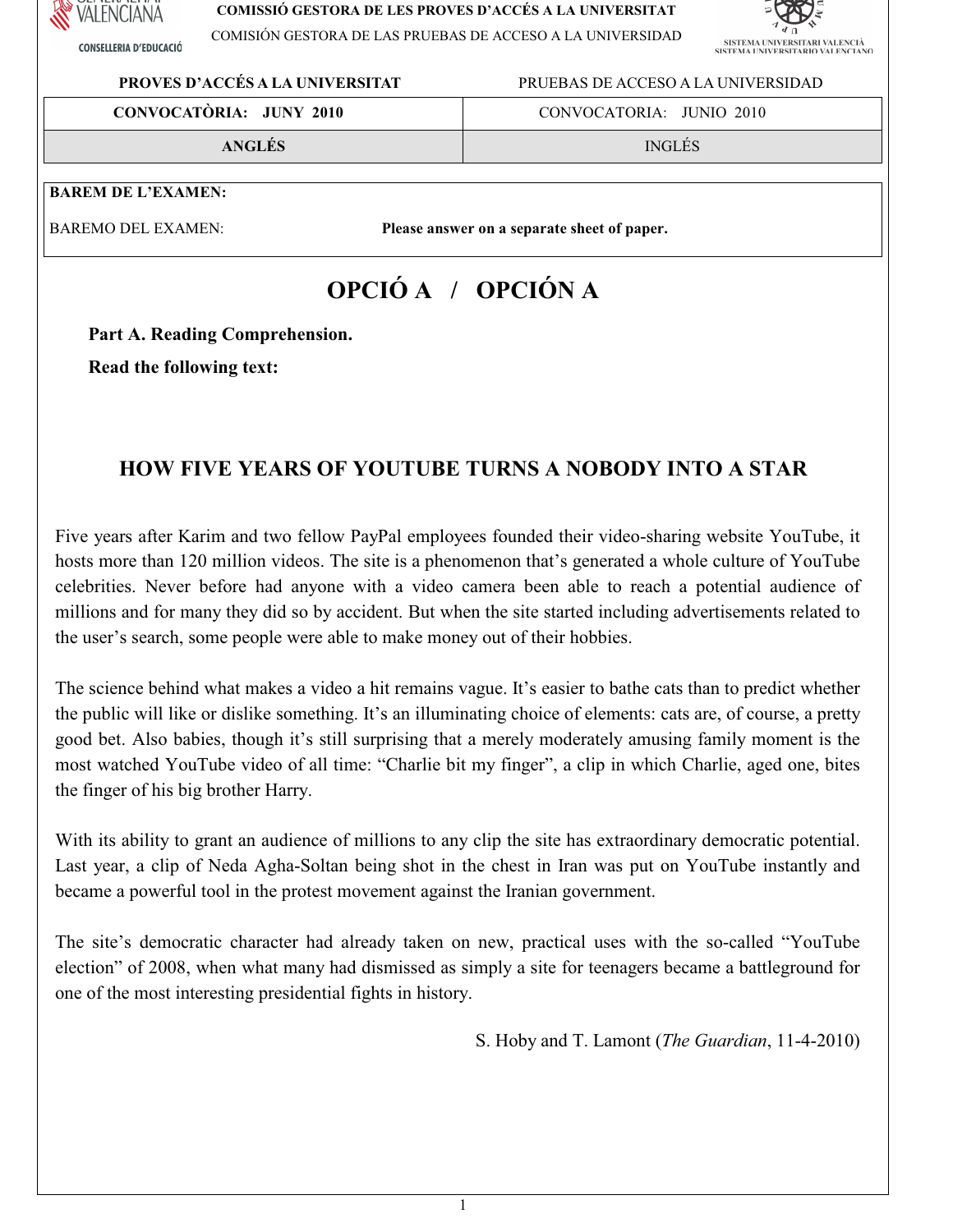**I. Answer the following questions using your own words but taking into account the information** in the text (2 points: 1 point each)

- a) Why can YouTube users get money from video sharing?
- b) How can YouTube be used for democratic purposes?

## II. Are the following statements true (T) or false (F)? Identify the part of the text that supports your answer by copying the exact passage on the answer sheet (1.5 point: 0.5 each)

- a) YouTube videos reach an audience of one hundred and twenty million users.
- b) Videos featuring cats are likely to draw the users' attention.
- c) YouTube only interests teenagers.

# **III.Findasynonym foreachofthefourwordsbelow from thesesixoptions:(1point:0.25each)**

| generated | accident | hit | choice | amusing | dismissed |
|-----------|----------|-----|--------|---------|-----------|
|-----------|----------|-----|--------|---------|-----------|

- a) ignored
- b) selection
- c) produced
- d) chance

### IV. Choose a, b, or c, in each question below. Only one choice is correct (1.5 points: 0.5 each)

1. We can...

- a) predict whether a video on YouTube will be a hit or not.
- b) never be sure whether a video on YouTube will be a hit or not.
- c) predict that a video featuring cats with babies will be a hit.
- 2. Videos on YouTube can...
	- a) defeat a government.
	- b) turn a country into a democracy.
	- c) be used as a mass form of political protest.

### 3. YouTube...

- a) has proved to be useful beyond teenage use.
- b) has proved to be useful only for teenagers.
- c) has proved to be useful for electing presidents.

# **Part B. Composition (130-150 words approximately). Choose <u>one</u> of the following topics (4 points)**

Do you think that YouTube is a powerful tool in today's society? Give reasons.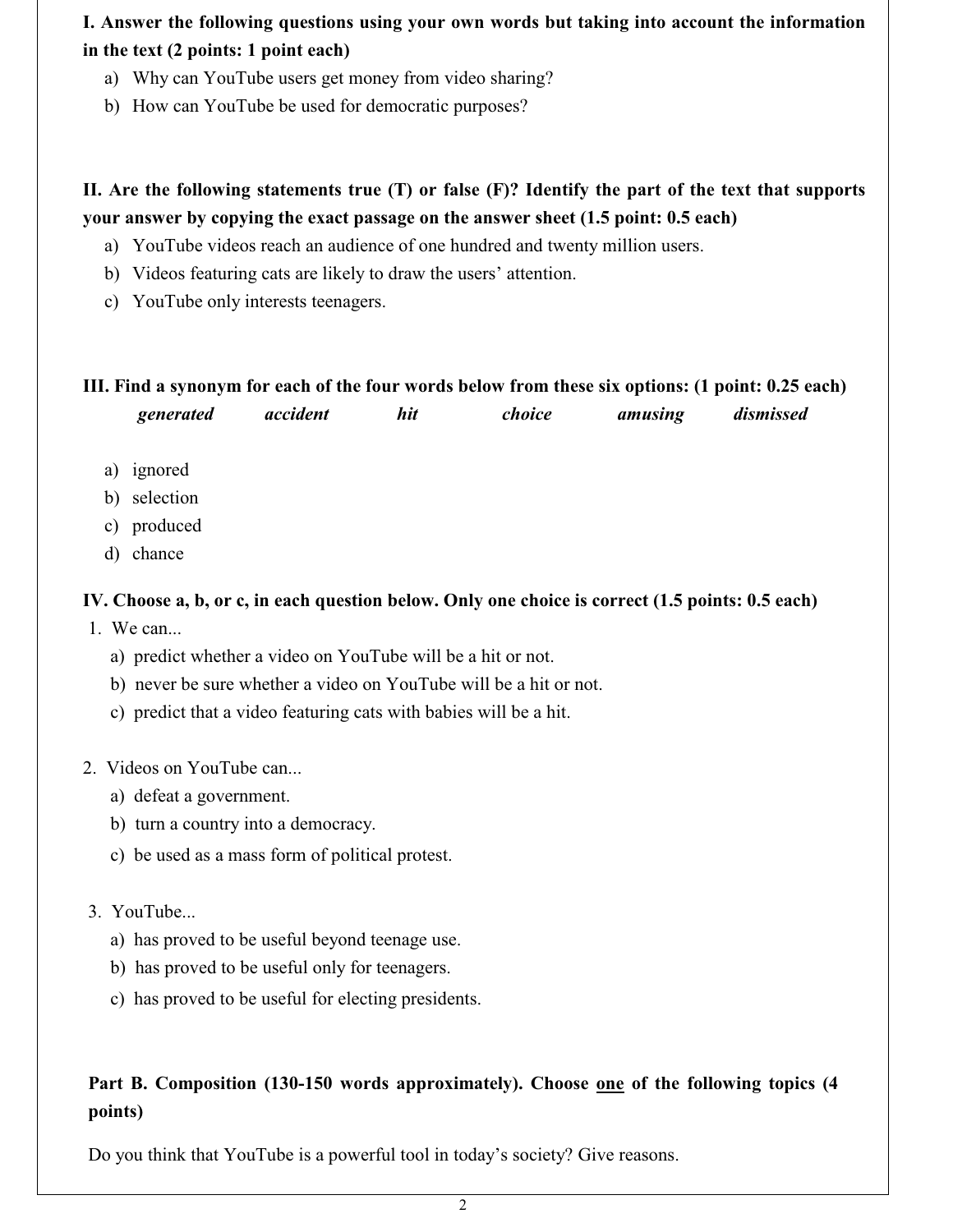# **OPCIÓ B / OPCIÓN B**

### Part A. Reading Comprehension. **Read the following text:**

### **SHOPPERS GO GREEN 'TO IMPRESS NEIGHBOURS, NOT TO SAVE THE PLANET'**

Shoppers are hypocritical about buying environmentally friendly goods, according to a report which has found consumers are more concerned about impressing the neighbours than saving the planet.

While consumers are more likely to 'go green' on the high street where they can be seen making altruistic choices, the privacy of online shopping brings out an entirely different behaviour.

When people are not being watched by their peers they are more willing to shun the ethical products in favour of comfort and convenience, the report says.

The habit has been studied by Vladas Griskevicius, of the University of Minnesota, who found ecofriendly shopping decisions are not always motivated by a social concern. He discovered that people were more likely to buy energy efficient light bulbs from the shops, but tended to opt for the old-fashioned type online. The same trend was also found when people purchased white goods, electronics and even domestic cleaning products over the internet.

Mr Griskevicius picks out the Toyota Prius car as a prime example. Celebrities including Leonardo Di Caprio and Cameron Diaz have been photographed behind the wheel of a Prius, despite being well able to afford a more powerful and expensive car, sending the message that they are concerned for the environment. 'When you publicly display your environmentally friendly nature, you send the signal that you care,' said the report. The study also showed that people were often more willing to buy green products when they were the most expensive option, because it showed they could afford to be caring.

*The Daily Telegraph, March, 17, 2010, p. 13*